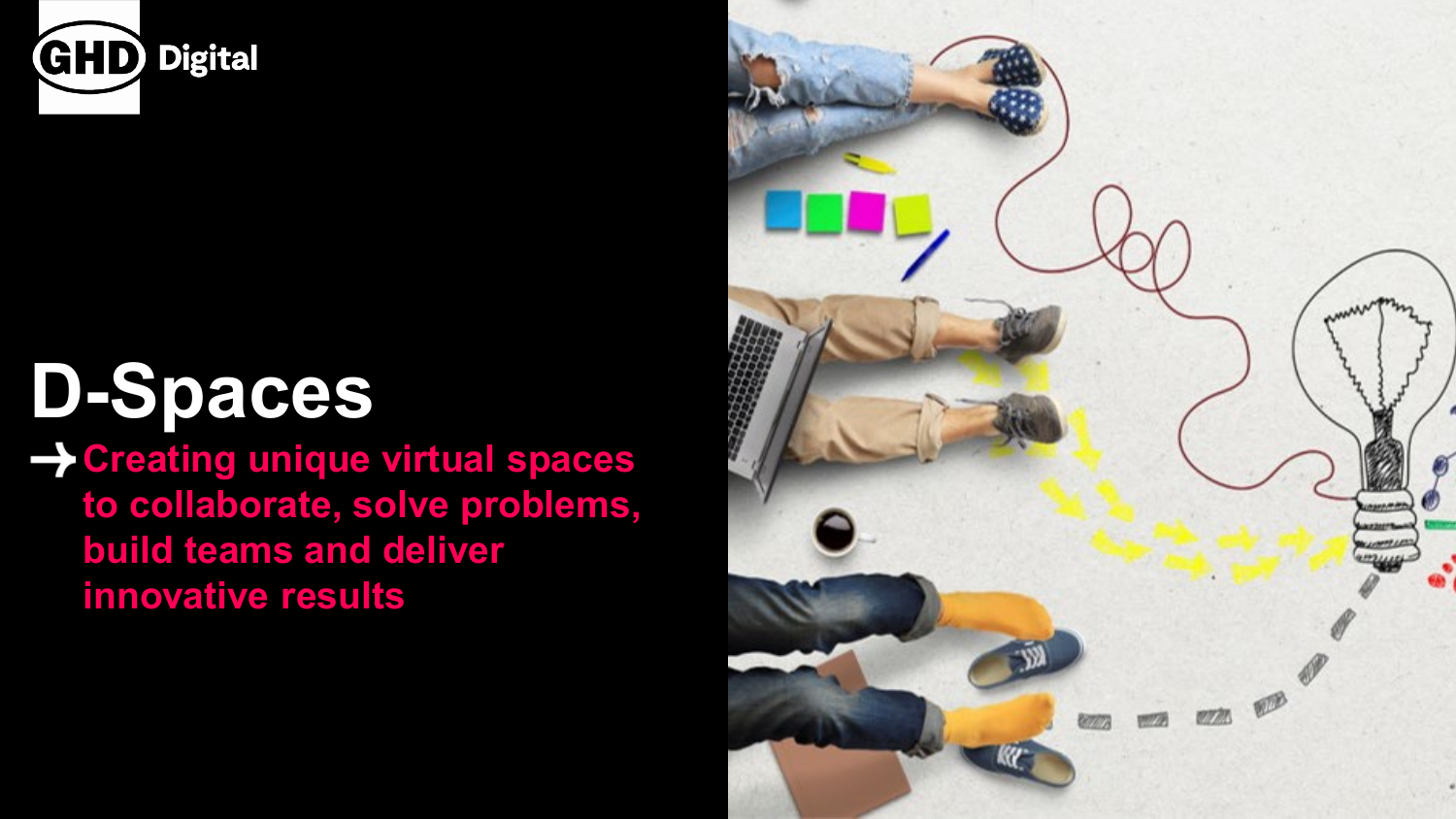

We're a virtual team that deliver a suite of services to support our clients throughout their end-to-end innovation lifecycle as they transform and innovate their futures.



### **D**esign-led

## **D**iscovery first

### **D**isruption for better

## **D**igital enabled

### **D**reamers who do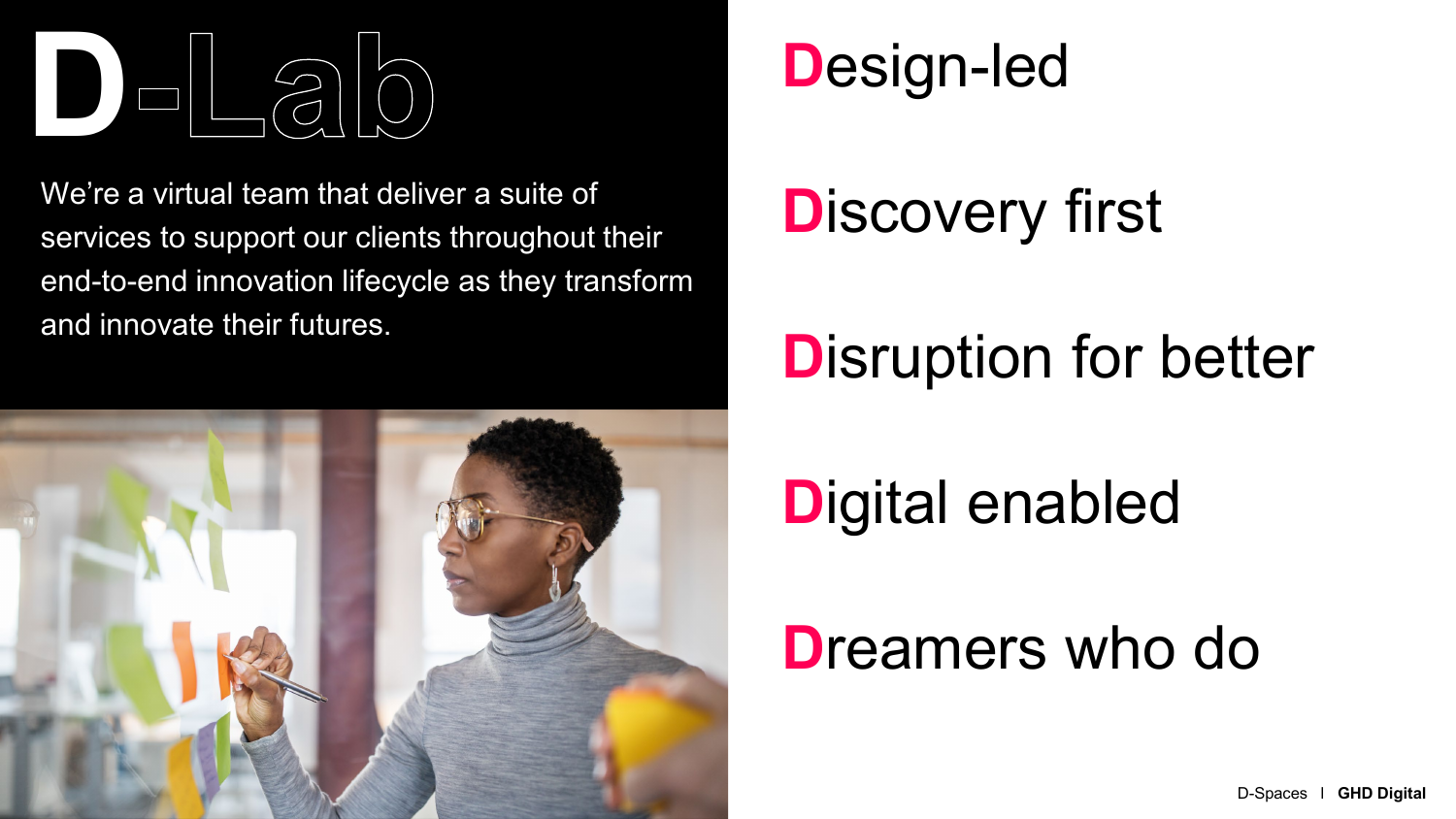## **GHD Digital's D-Lab**

D-Lab delivers a suite of innovation advisory services and co-creation initiatives. We thrive at the intersection of business strategy, engineering, technology and creativity.

#### **And, we're a virtual 'Lab'…**

We leverage virtual, digital and collaborative technologies and techniques to help teams: explore, test, learn, design, incubate and create new and inventive outcomes.



**Our team works alongside our clients supporting digital transformations, adopting innovative work practices, fostering new ideas and inherent talents and guiding the delivery of outstanding results.** D-Spaces I GHD Digital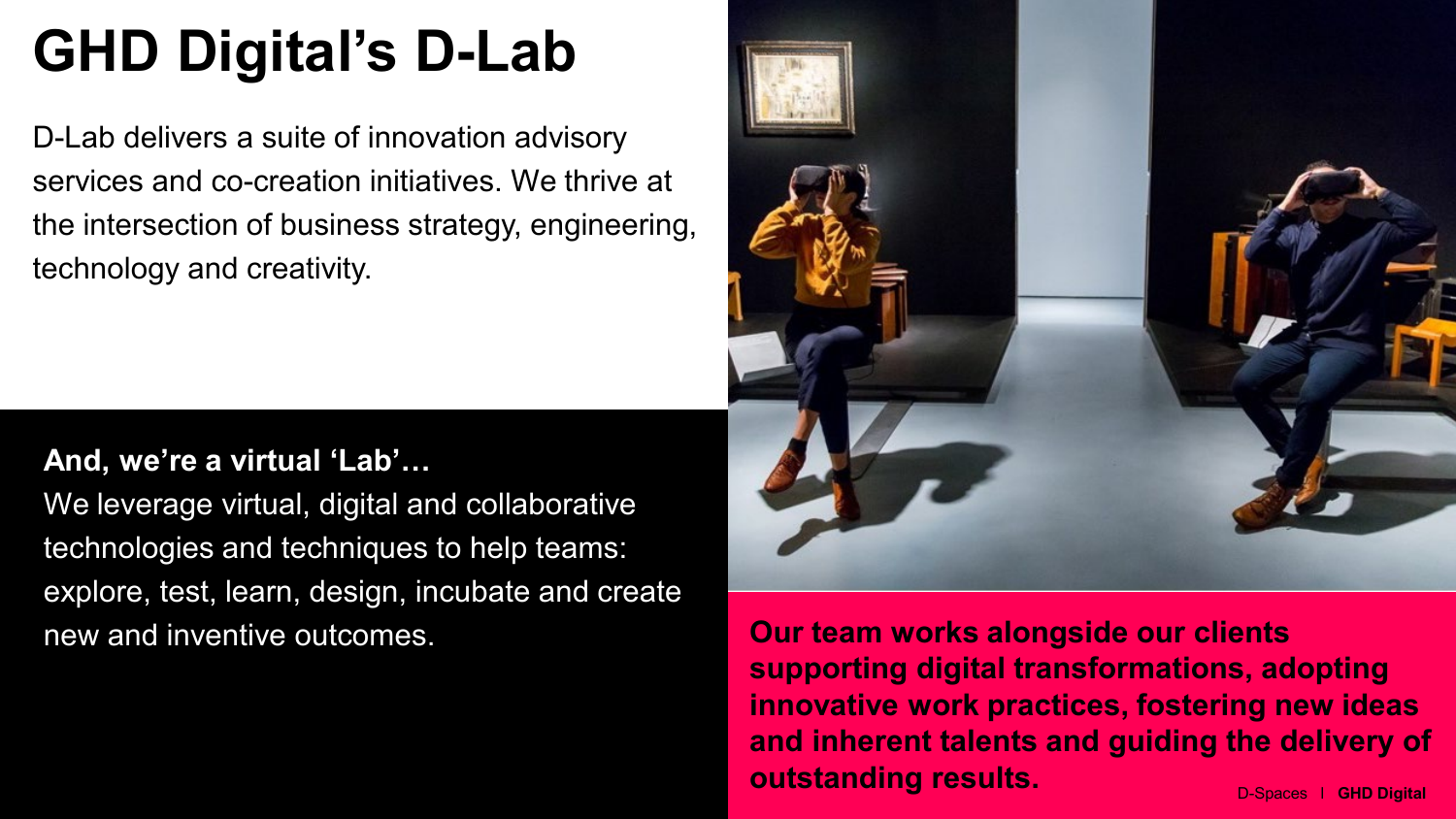## **We can help you with…**

## 01

#### **Technology onboarding**

*Like Han Solo, are you wanting to go it alone? Be the master of your own destiny?*

We can share our advice for the optimal collaboration technology mix and our tips and tricks for how to get the best out of your innovation endeavors. Let our trained facilitators pass on their dos and don'ts, for how to run topnotch remote workspace sessions.

### 02

#### **Maintaining the momentum**

*Got a team working remotely, unsure about going 100% 'online' and keep forging ahead?* 

Let us help guide your campaigns and innovation initiatives in a thoughtful, empathetic and structured way to ensure that everyone remains engaged and outcomes are achieved. Visual storytelling, videos, regular and authentic communications, plus a supportive change culture, are all part of our toolkit.

### 03

#### **Co-design virtual workshops**

*Want help co-designing or running a workshop for 20+ that is immersive, fun and productive?* 

We have a vast repertoire of proven tools and techniques to design workshops and online immersive experiences to achieve a wide range of innovative business outcomes. You can choose how limited or extensive you want our involvement to be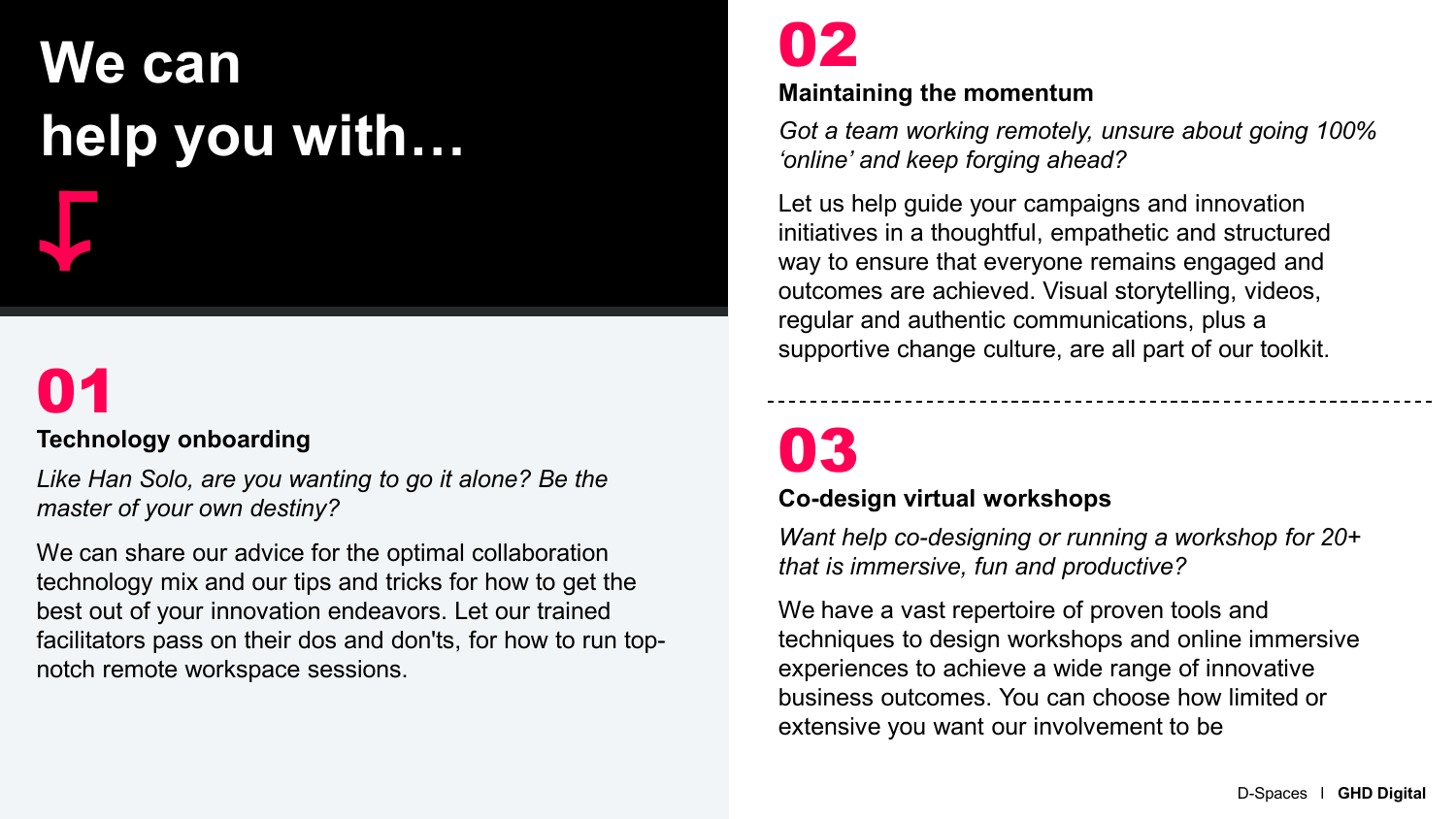# **We can help you with…**



#### **Insights, research & data**

*Don't let separate geographies be a barrier to good research.*

The first step to solving challenging problems is to properly understand the end user. We can remotely run interviews, online surveys and consultation sessions from where it is most comfortable for your users. We'll combine these with data and other research to distil rich and meaningful insights.

### 05

#### **Testing & prototyping new ideas**

*Got an idea but don't know how to test it with your end-users?*

Don't worry. We know how to help. Working together, we can help you build high and low fidelity prototypes, as well as design and test them with customers and the community using tools and techniques that help drive key user-insights.

### 06

#### **Ideation & problem solving**

*Turning insights into problem statements, and problem statements into ideas doesn't have to be a challenge.*

Collaborate with our facilitators to identify the best way to clearly define what the real core problems and challenges are. Working together, we have a range of tried and tested techniques and also our IdeaHub platform to help set the tone for teams to get the creative juices flowing to run an ideation phase.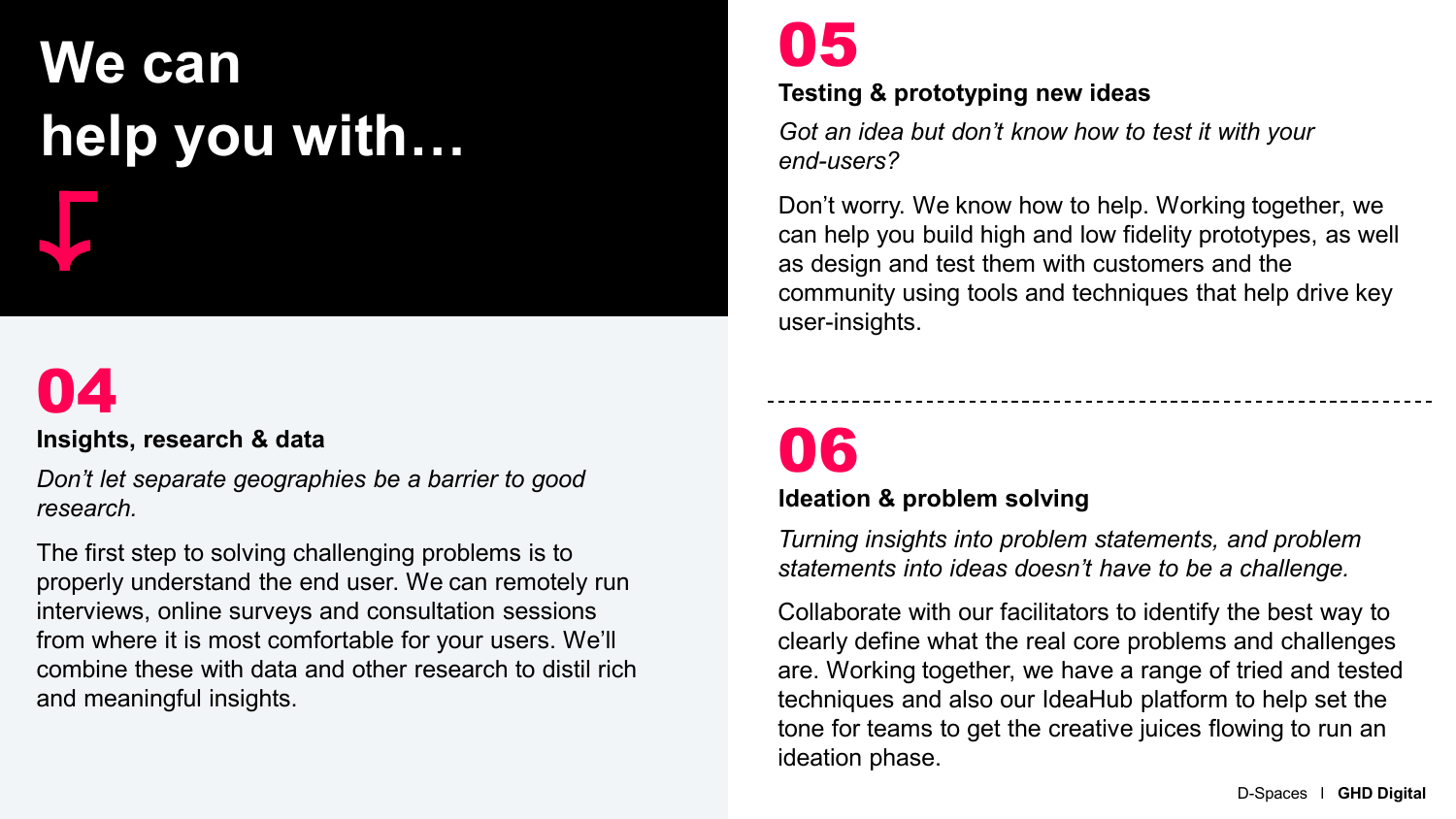## **The things to get right**



#### **A rigorous process...**

Good planning is critical for running effective 'virtual' sessions.

We'll work with you to design a collaborative and engaging experience to achieve specific business outcomes. We will do this by focusing on defining the objectives, scoping the event, exploring the context and designing the work to be done.



#### **With the key people...**

Large teams or one-on-one sessions - we ensure that the right people are in the room.

Our experienced facilitators will guide the process for participants to make their best collective contributions, feel empowered and positive about reaching the desired outcomes.

We make sure that onboarding is easy, help solve technical issues and wrap a strong communications campaign around the event.



#### **Working on the right information...**

Through co-design we confidently identify the critical things we need to work on.

Our team of experienced practitioners take the right inputs to help lead participants through any type of virtual workspace.

By following proven collaboration methods, we unlock the collective potential to land on the right outcomes during the session.



#### **In a flexible environment.**

Our sessions are highly adaptable to meet user needs as the virtual spaces evolve (plenary, breakouts, group sessions) to remain creative and engaging so participants can focus on reaching the right outcomes.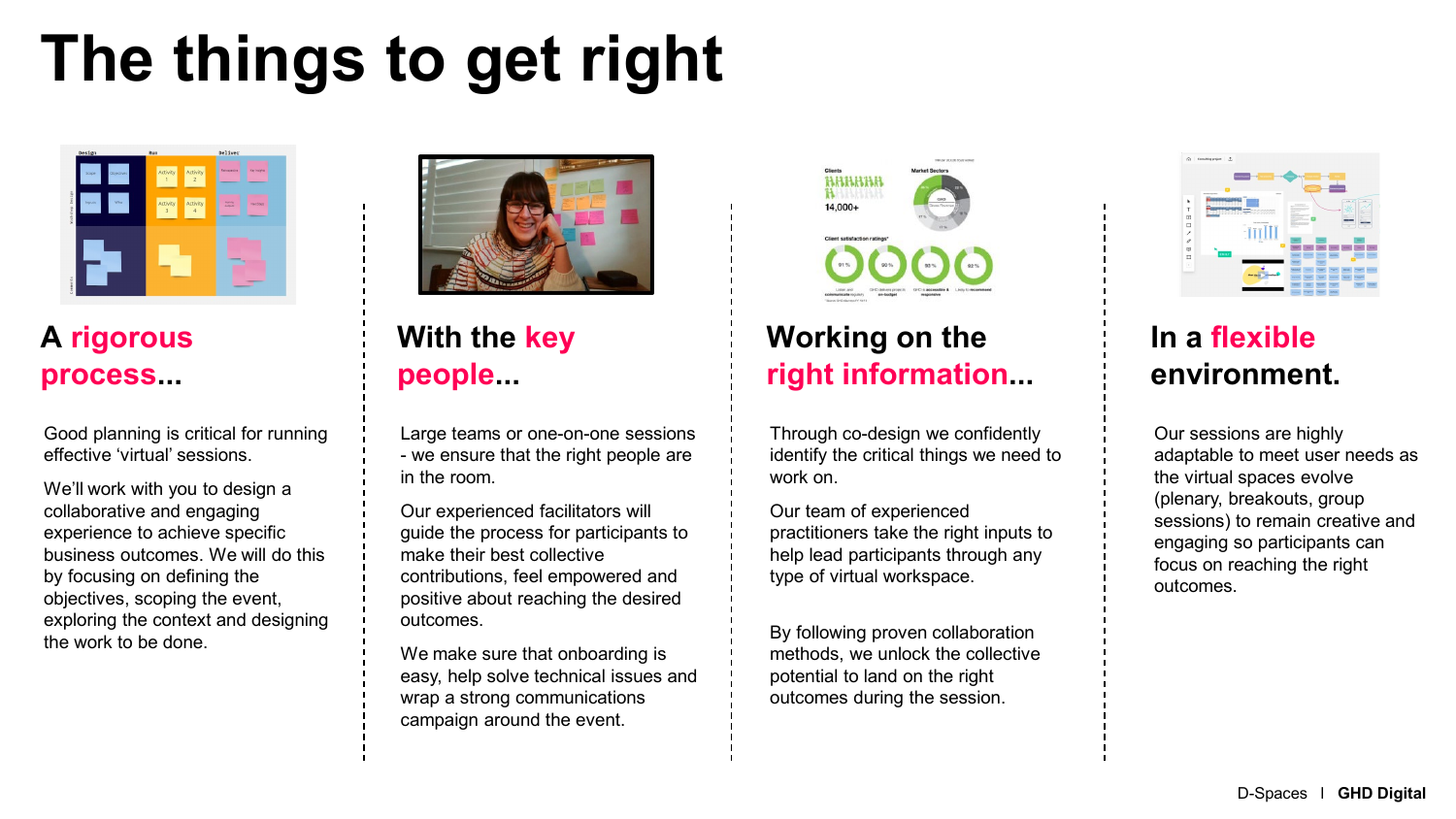### **Some of the tools we use**

### **SMART<br>\*SEEDS**

Smart Seeds is an online design-led innovation program empowering diverse groups of people to co-create integrated solutions to complex challenges. Built on a foundation of design thinking and lean start-up principles, Smart Seeds builds capacity of participants and grows leaders who can innovate, advocate and influence change.



**Digital IdeaHub** 

IdeaHub is GHD's collaborative innovation tool for projects, assets and teambuilding. It allows you to deliver targeted innovation campaigns and crowdsource across your organisation. It is one place to capture all of your ideas and prioritise them for implementation.



Microsoft Teams is a chat-based workspace in Office 365. Microsoft Teams brings together people, conversations and content along with a range of other tools that teams need so they can easily collaborate to achieve more.



MURAL enables innovative teams to think and collaborate visually to solve important problems. People benefit from MURAL's speed and ease of use in creating diagrams, which are popular in design thinking and agile methodologies. It has a range of ready-made templates as well as tools to facilitate more impactful workshops.

#### miro

Whether your teams are co-located, distributed, or fully remote, Miro provides an engaging, intuitive, in-person collaboration experience with multiple options for real-time and asynchronous teamwork on an online whiteboard.



Zoom is a video communications platform which specialises in video and audio conferencing, collaboration, chat, webinars and team breakouts across multiple devices.